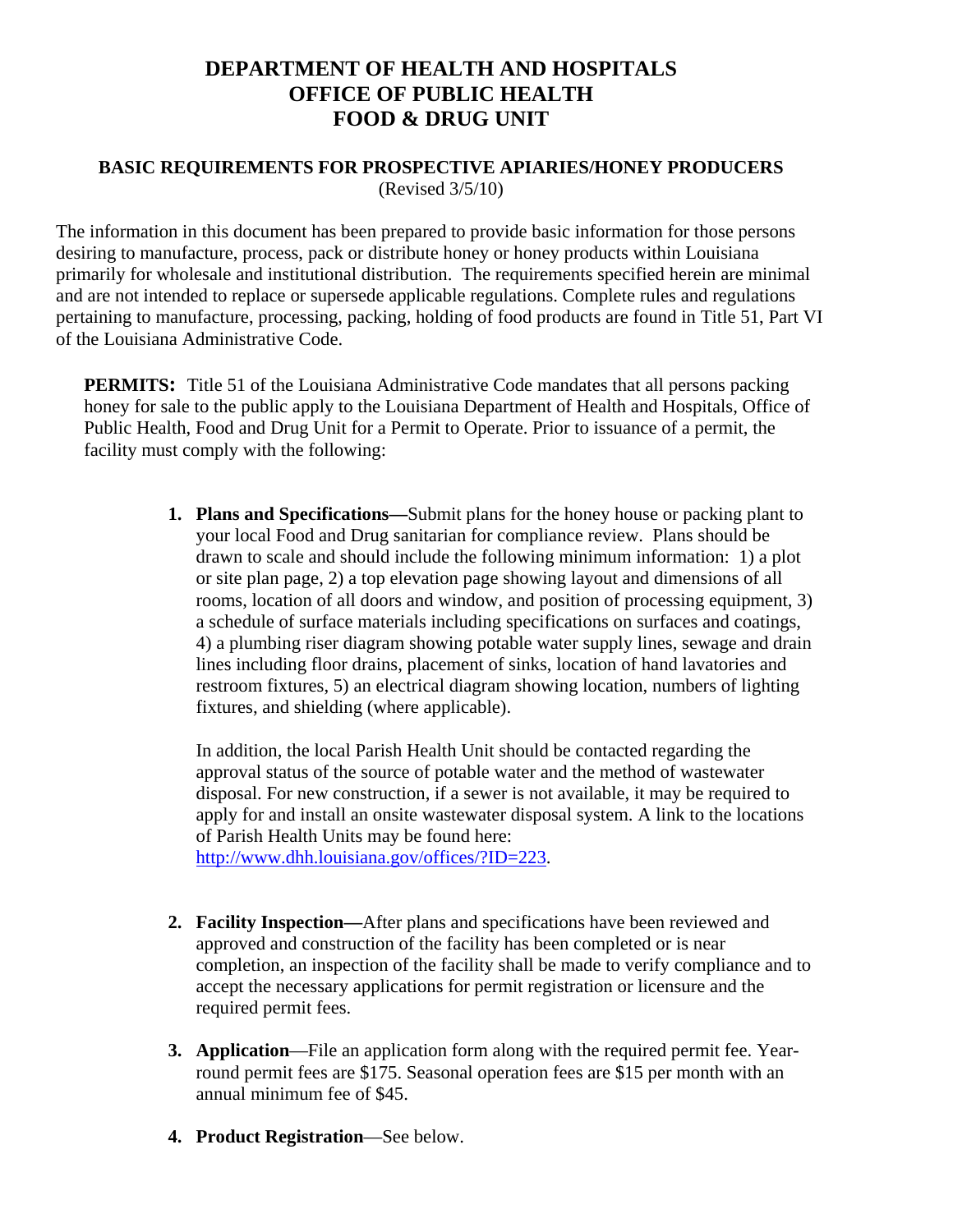**PRODUCT / LABEL REGISTRATION:** As required by the State Food, Drug and Cosmetic Law, each manufacturer, processor, packer or private-label distributor of honey in package form must register each separate and distinct product annually. Firms shall submit to the Food & Drug Unit a complete Application for Registration Form [FD-9(N)] together with copies of labels for each item and applicable registration fees. The registration fee is currently \$20.00 per separate and distinct product up to a maximum charge of \$200.00 per year. **Please note that more than 10 separate package types may be registered by a given corporation—***and copies of all labels must be sent to OPH***—but only the first 10 types are charged a registration fee.**

**LABELS / LABELING:** All processed food products sold within the state must be labeled in accordance with applicable labeling rules and regulations. The submission of printer's proofs of proposed labels to the Food & Drug Unit for review and approval prior to printing final labels is highly recommended. (Failure to do so may result in reordering labels which are determined to be out of compliance with state and federal regulations.) All food labels must bear the following mandatory information:

- **1. Statement of Identity.** The common or standard name of the product (e.g., "strained honey"). A honey may be labelled with the name of a particular plant or blossom only if the honey producer is capable of determining that said plant or blossom constitutes the chief floral source for that honey.
- **2. List of Ingredients.** If the food is composed of two or more ingredients, the package or container shall bear a listing of each ingredient in descending order of predominance by weight. The ingredient declaration may appear on either the principal display panel or the information panel. Federal labeling regulations now require full disclosure of all ingredients including an ingredient which itself contains two or more ingredients. Ingredients shall be listed by the common or usual name (no brand names). Chemical preservatives shall be declared by their common or usual name and include a separate statement of the functional use of the chemical preservative. Example: "sodium benzoate as a preservative".
- **3. Name and Place of Business Of Manufacturer, Packer or Distributor.** The label must specify conspicuously the name and place of business of the manufacturer, processor, packer, or distributor. This information may appear on either the principal display panel or the information panel. In cases where the food is not manufactured by the person whose name appears on the label, the name shall be qualified by a phrase that reveals the connection such person has with the food; such as "Manufactured for\_\_\_\_\_\_\_\_\_\_", "Distributed by\_\_\_\_\_\_\_\_\_", "Packed for for the many other wording that expresses the facts; however, the name of the actual manufacturer or packer shall be furnished to the department upon request.
- **4. Net Quantity of Contents.** Each unit package of a processed food shall bear a statement of the net quantity of contents. Net quantity of contents declaration criteria are as follows:

| <b>Placement of Declaration</b> | Lower 30% of Principal Display Panel in     |  |
|---------------------------------|---------------------------------------------|--|
|                                 | lines generally parallel to the base of the |  |
|                                 | package or container.                       |  |
| Declaration terms               | Weight, measure, or numerical count or a    |  |
|                                 | combination of numerical count and          |  |
|                                 | weight or measure.                          |  |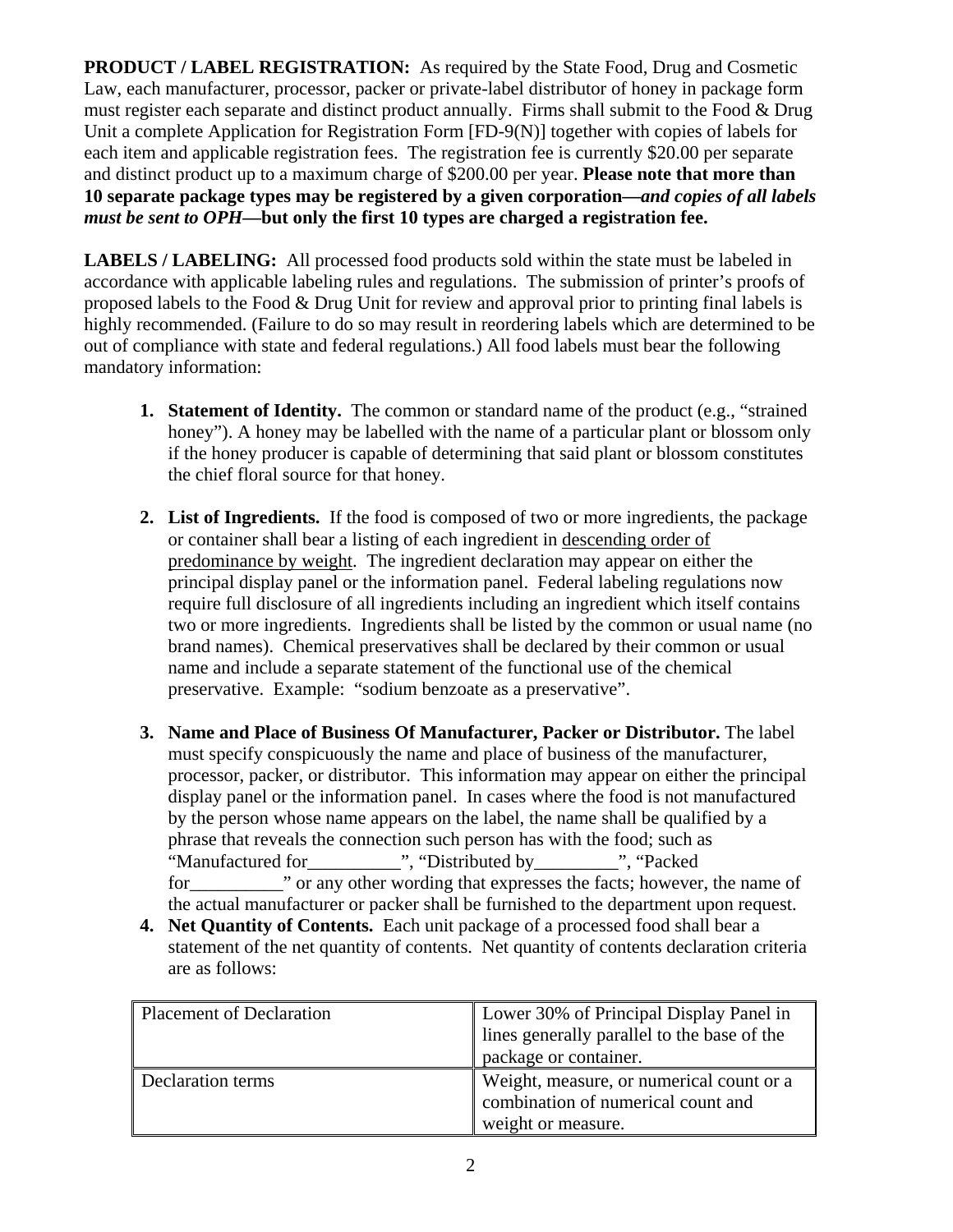| If food is a liquid | Use units of measure: fluid ounces, pints,  |
|---------------------|---------------------------------------------|
|                     | quarts, gallons. Must include Metric        |
|                     | equivalent: Net 12 fl oz (355 mL). Net      |
|                     | Contents 1 gal (3.79 L), Net 500 mL (1 pt.  |
|                     | 0.9 fl oz). Periods, commas after words are |
|                     | optional.                                   |

 **5. Print / Type Size Specifications.** The net quantity of contents declaration must be in letters and numerals in a type size established in relationship to the area of the principal display panel of the package and shall be uniform for all packages of substantially the same size by complying with the following specifications:

| <b>Area of Principal Display Panel</b>                              | <b>Minimum Type Size</b>                    |
|---------------------------------------------------------------------|---------------------------------------------|
| $\frac{1}{2}$ 5 in <sup>2</sup> or less                             | Not less than 1/16 inch in height           |
| $\sim$ 5 in <sup>2</sup> but not more than 25 in <sup>2</sup>       | Not less than $1/8$ inch in height          |
| $\sim$ 25 in <sup>2</sup> but not more than 100 in <sup>2</sup>     | Not less than $3/16$ inch in height         |
| $\sqrt{>100}$ in <sup>2</sup> but not more than 400 in <sup>2</sup> | Not less than $\frac{1}{4}$ inch in height  |
| More than $100 \text{ in}^2$                                        | Not less than one-half inch in height       |
| If declaration is blown, embossed, or                               | Increase type sizes specified above by 1/16 |
| molded onto glass or plastic surface.                               | of an inch.                                 |

**6. Nutrition Facts Labeling.** Nutrition information relating to food must be provided for all products intended for human consumption and offered for sale unless a specific exemption is provided for. If an operation employs fewer than 10 full-time employees and sells fewer than 10,000 units of a product per annum, it is granted an automatic exemption. If an operation employs fewer than 100 full-time employees and sells fewer than 100,000 units of a product per annum, it will be granted an exemption *provided that a request is filed annually with FDA*. A nutrient content claim, health claim or any other nutrition information on the label or in labeling or advertising in any context, and in any form of expression, implicit, as well as explicit, shall negate any exemption and subject a food to providing nutrition information in accordance with applicable regulations. Please see <http://www.cfsan.fda.gov/>for further details.

**BUILDINGS.** All buildings used for processing, packing or re-packing honey shall be well-lit with an intensity of not less than forty (40) foot-candles on all work surfaces and well-ventilated through means of forced-air ventilation to remove excessive heat, steam, moisture, vapors, smoke and dusts. All floors, walls, ceilings, work tables, food contact surfaces, and other fixtures must be maintained in such a condition that they may be readily made clean and sanitary. Floor drains adequate in size (4" recommended—follow Louisiana State Plumbing Code regulations) and number properly trapped and vented shall be provided in those areas of food manufacturing and processing plants where water overflow is unavoidable or stationary equipment must be cleaned and sanitized in place. Where honey is extracted and bulk-packaged without treatment, both extracting and packaging may be carried out in one room. Where honey is to be extracted, treated, and packed in retail packages, two separate rooms will be required; one room is to be used for extraction and treatment of honey and the other for the packaging and storage of packing materials (labels, bottles, et cetera). Work surfaces must be smooth, easily cleanable surfaces (stainless steel, aluminum, smooth non-porous formica in certain applications). Wall and ceilings must be of smooth, easily cleanable materials, light in color (reinforced fiberglass panels, concrete block with sealed pores and mortar, smooth ceramic tile, solid plywood sealed with epoxy paint, ½ inch sheetrock wallboard in certain areas of plant not subject to exposure to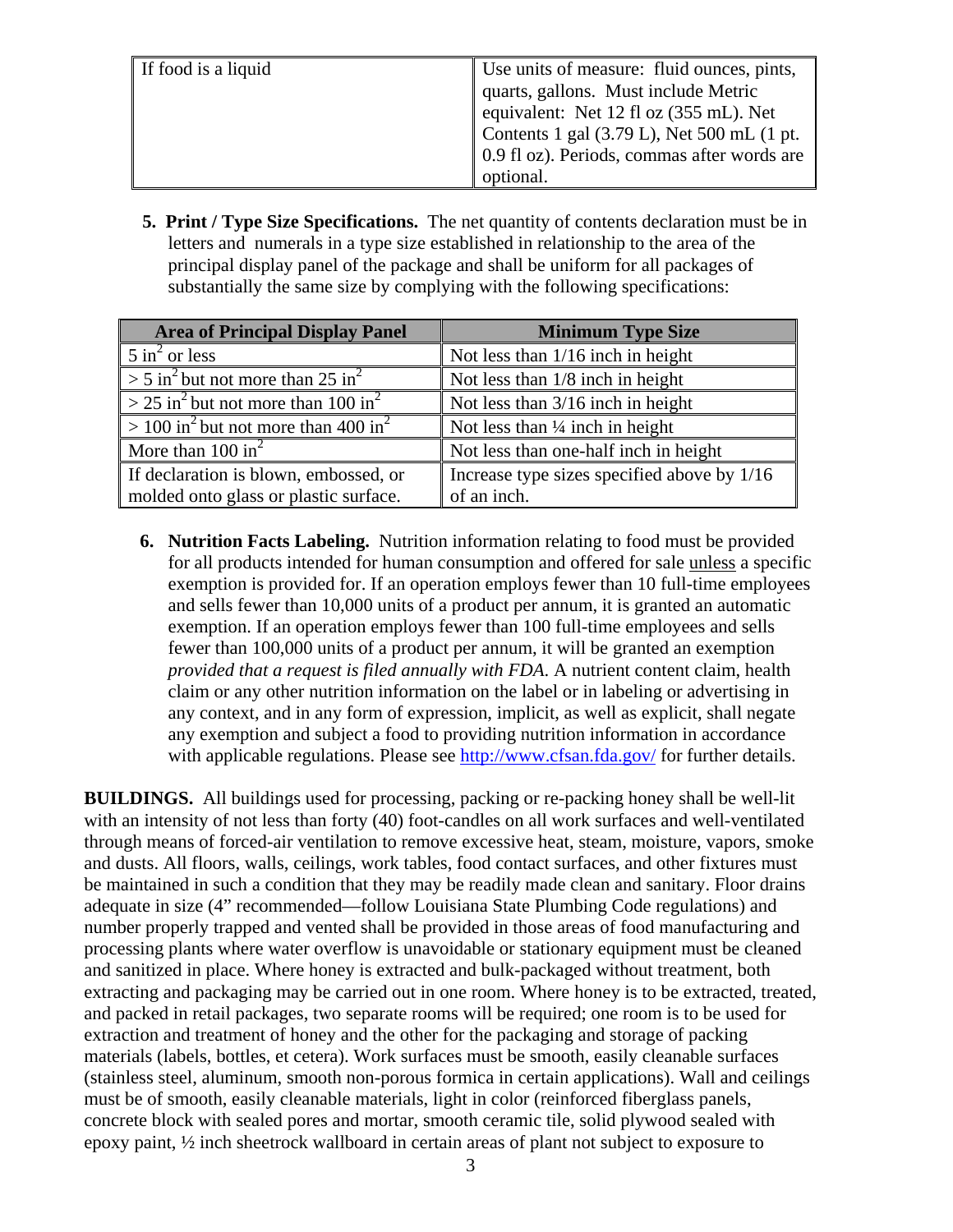moisture or heavy washing). Floors shall be of sealed concrete, quarry tile, or other smooth easily cleanable materials impermeable to water.

**WATER SUPPLY.** An ample supply of potable water delivered under pressure shall be provided on the premises for drinking, washing of equipment and utensils, supplying toilet and lavatory fixtures, and for other necessary purposes. Potable water supplies shall not be crossconnected to any other supply. Water supply lines connected to processing equipment such as picking tables, bottle/can washers, cookers, retorts, or other similar equipment must have water lines protected against possible back-siphonage or back flow. Water supplies must be evaluated and approved by sanitarians from the local Parish Health Unit.

**SEWAGE AND WASTE DISPOSAL.** Sewage disposal and treatment methods must be evaluated and approved by sanitarians from the local Parish Health Unit. Solid and liquid industrial wastes must be disposed of or discharged in accordance with regulations set forth by the Department of Environmental Quality.

## **SANITARY FACILITIES.**

**Toilet facilities.** Each plant shall provide its employees with toilet and associated hand washing lavatory facilities within the plant in accordance with Part XIV of the State Sanitary Code, Louisiana State Plumbing Code, 2000 Edition Section 407 entitled "Minimum Plumbing Fixtures". The facilities shall be maintained in a sanitary condition and kept in good repair at all times. Doors to toilet rooms shall be self-closing and not open directly into areas where food is exposed to airborne contamination except in the case where double doors are provided or a positive air flow systems are used.

**Hand Washing Lavatories.** Facilities for hand washing and, where needed, sanitizing hand dip stations, shall be provided at each location in the plant where good sanitary practices require employees to wash and dry hands, and at least in areas where foods are handled. Hand washing lavatories shall be provided in numbers as specified in Part XIV of the State Sanitary Code, Louisiana State Plumbing Code, 2000 Edition Section 407 entitled "Minimum Plumbing Fixtures". Hand washing lavatories shall be supplied with hot and cold running water under pressure with mixer type faucets for adjusting water temperature. Soap and single service disposable towels or forced air drying devices shall be provided at hand lavatories.

**Sink Facilities.** Sinks adequate in size and number must be provide within food manufacturing and processing plants for washing utensils and pieces of equipment that are moveable or can be readily disassembled for cleaning and not intended to be cleaned in place. Sink compartments must be large enough to accommodate (not completely submerge) the washing of the largest piece of moveable equipment or utensil. Sinks should be constructed of stainless steel or high-density food grade polymer plastic. Sinks constructed of galvanized steel are not acceptable.

**a. 3-Compartment Sink:** Facilities engaged in the manufacture, processing and packing of food products must provide sinks with three compartments. Each compartment is to be designated for a specific purpose:

| <b>Compartment 3</b> | Compartment 1 | Compartment 2 |  |
|----------------------|---------------|---------------|--|
|----------------------|---------------|---------------|--|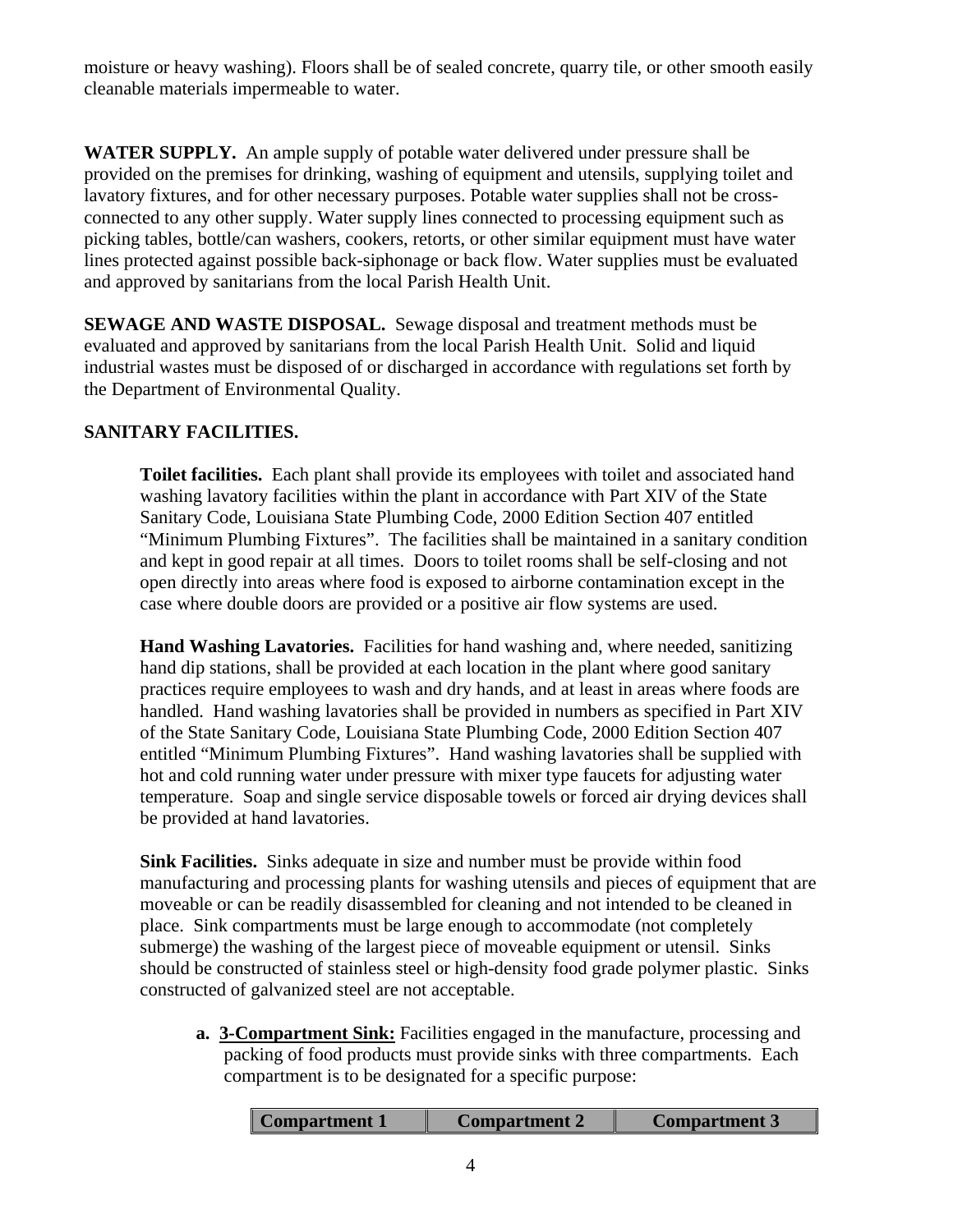| $\mathsf{I} \mathsf{W}$<br>ash | - 1<br>1nca<br>$\mathbf{u}$ | Sanitize |
|--------------------------------|-----------------------------|----------|
|                                |                             |          |

Each sink compartment is to be provided with hot and cold running water delivered under pressure. Sinks are to be properly installed and shall be trapped and vented. Each compartment is to be provided with a stopper (cloths are not permitted for this purpose).

- **b. Utility Sink Facilities.** Plants that use wet mopping for cleaning floor surfaces should provide at least one utility sink **OR** curbed cleaning facility with a floor drain for the cleaning of mops, buckets, pails, scrub brushes or other similar cleaning tools and for the disposal of mop water or similar liquid wastes. The use of lavatories, utensil and equipment washing sinks, or food preparation sinks for this purpose is prohibited.
- **c. Grease interceptor/Separators.** Grease interceptors or separators may be required to be installed in the waste line leading from sinks, drains, or other fixtures in food manufacturing or processing facilities where grease, grit, oil, broken glass, or other viscous or solid substances can be introduced into the drainage system in quantities that can affect line stoppage or hinder sewage disposal. Check with your local parish or city plumbing authority to determine if the installation of a grease interceptor or a separator is mandatory for your specific operation.

## **SANITARY OPERATIONS**

**Machinery, Equipment and Utensils.** All machinery, equipment and utensils shall be arranged and installed so as to be easily accessible for cleaning and maintenance and shall be kept clean and in good repair. An ample supply of steam, hot and cold water, sanitizing agent, hoses, brushes or other utensils necessary for proper cleaning of equipment shall be made available. Hose ends or nozzles shall not be allowed to lie on the floor but shall be hung or racked when not in use. Open ends of hoses or food transfer lines shall be capped, plugged or otherwise protected from contamination when not in use. Machinery, equipment and utensils must be designed and constructed so as to be easily cleanable and shall not contaminate food, food ingredients, or packaging material with lubricants, fuels, metal fragments, paint flakes or other contaminants.

**Cleaning and Sanitizing of Equipment and Utensils.** Food contact surfaces of equipment and utensils shall be cleaned as often as necessary to avoid contamination of food, food ingredients and food packaging materials. Food contact surfaces of equipment and utensils used in the processing and packaging of foods subject to contamination by harmful microbes shall be washed with a suitable detergent solution, rinsed with potable water and then sanitized. Non-food contact surfaces of equipment and utensils shall be cleaned as frequently as necessary to minimize accumulations of dust, dirt, food particles, and other debris. Equipment and utensils shall be air-dried after washing, rinsing and sanitizing. All chemical sanitizing agents shall be prepared and applied in accordance with instructions on the product label.

**STORAGE PRACTICES.** Food, food ingredients and food-packaging materials shall be stored and handled in such a manner so as not to allow cross-contamination or to interfere with sanitary